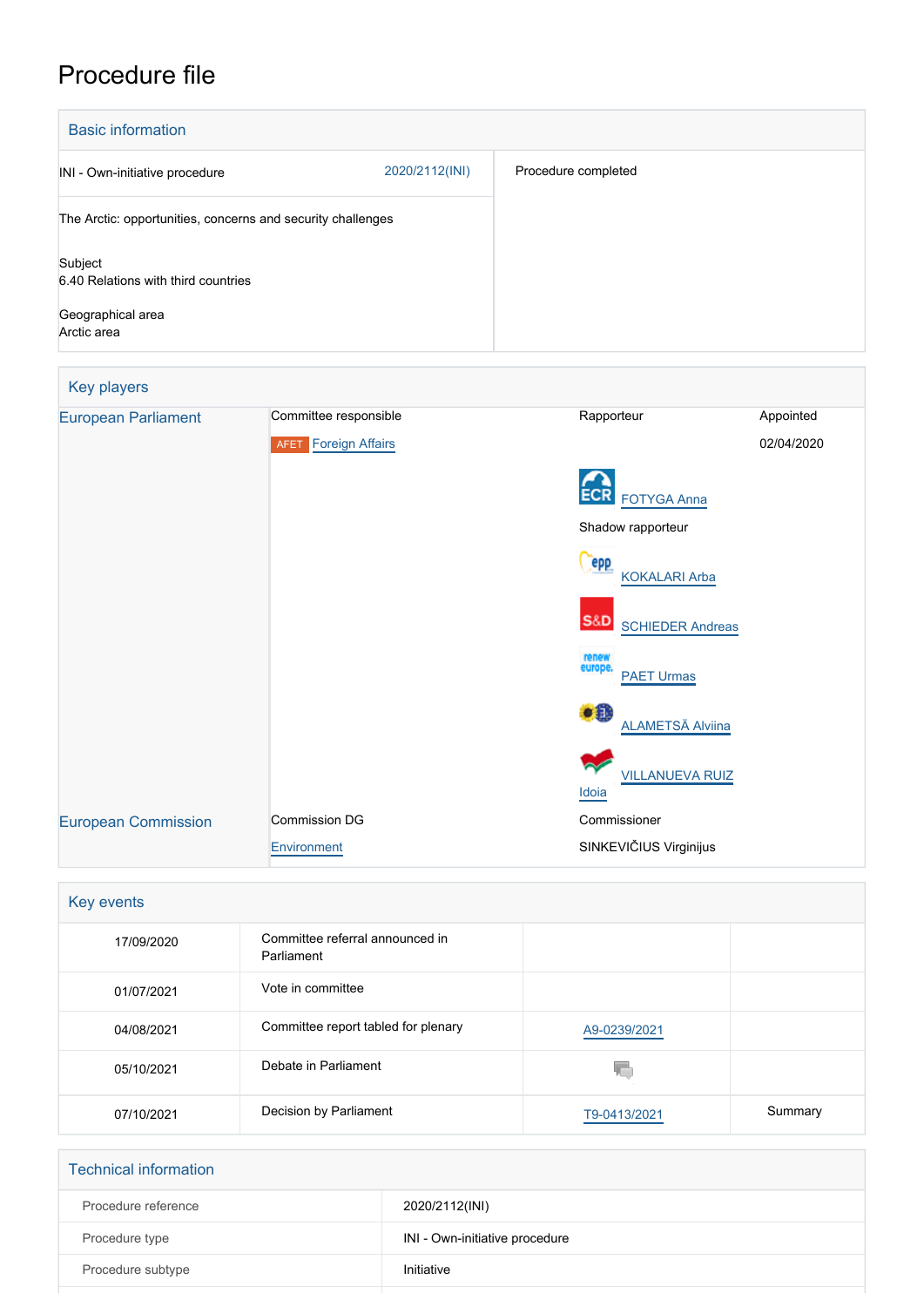| Legal basis                | Rules of Procedure EP 54  |
|----------------------------|---------------------------|
| Other legal basis          | Rules of Procedure EP 159 |
| Stage reached in procedure | Procedure completed       |
| Committee dossier          | AFET/9/03570              |

| Documentation gateway                               |              |            |    |         |
|-----------------------------------------------------|--------------|------------|----|---------|
| Committee draft report                              | PE680.907    | 19/04/2021 | EP |         |
| Amendments tabled in committee                      | PE680.908    | 11/05/2021 | EP |         |
| Committee report tabled for plenary, single reading | A9-0239/2021 | 04/08/2021 | EP |         |
| Text adopted by Parliament, single reading          | T9-0413/2021 | 07/10/2021 | EP | Summary |

## The Arctic: opportunities, concerns and security challenges

The Committee on Foreign Affairs adopted an own-initiative report by Anna FOTYGA (ECR, PL) on the Arctic: opportunities, concerns and security challenges.

International cooperation as a basis for a safe, stable, prosperous, accessible and peaceful Arctic

Recalling the political and strategic importance of the Arctic for the EU and for maintaining the environmental balance of the planet, Members considered it essential that all stakeholders, including the EU and its Member States, act to maintain peaceful and intense international and regional cooperation, scientific research, prosperity and low tensions in the Arctic, as well as to address the very alarming effects and consequences of climate change in the region.

The EU should contribute to strengthened multilateral governance in the Arctic, promote sustainable use of resources and protect and preserve the Arctic, together with its people. The EU's Arctic policy should include new actors such as China and consider the security dimension.

While recognising the sovereign status of the Arctic states and their sovereign rights under international law, the report stressed that the EU's capacity to provide solutions to potential security challenges should be fully exploited and that global, regional and local fora are needed for dialogue on the security needs of the region.

## Climate change

Concerned by the IPCC's findings that global warming has led to widespread shrinking of the cryosphere in recent decades, with a mass loss of ice caps and glaciers, Members urged the EU to take a leading role in work to build an ambitious climate action plan for the Arctic. EU policies should ensure that the interests of the people of the Arctic region, including indigenous peoples, in protecting and developing the region.

## Geopolitical developments in the Arctic

The Arctic has been relatively well preserved for a long time but is increasingly affected by the growing international interest in the region and by security developments, including the progressive remilitarisation of Russia in the region.

Stressing that a secure, stable, sustainable, peaceful and prosperous Arctic is essential for Europe's overall security, Members called for enhanced regional dialogue, cross-border cooperation and military restraint, and encouraged a process of negotiations and confidence-building measures to achieve the long-term objective of reducing military equipment in the region.

## Safeguarding the freedom of navigation

Arctic coastal states are urged to take prompt action to fully implement the International Maritime Organisation (IMO) Code on Polar Shipping. Members called for a shared responsibility for the safety of human life at sea and the sustainability of polar environments as polar shipping grows in volume and diversifies in nature in the coming years.

The Commission and Member States are called upon to play a stronger role in promoting the effective implementation of international conventions, such as the Paris Agreement, the Minamata Convention, the Convention on Long Range Transboundary Air Pollution, the Gothenburg Protocol, the Stockholm Convention, the Code on Polar Shipping, the Aarhus Convention and the Convention on Biological Diversity.

The report stressed the need to strengthen maritime surveillance and information sharing within the Arctic region and to respect the rights of foreign vessels in the Arctic under the UN Convention on the Law of the Sea (UNCLOS), including the right of innocent passage, the right of transit passage and freedom of navigation. The development of northern transport routes should be sustainable and contribute to a greener transition.

## Sustainable development and exploitation of strategic resources

The report emphasised the sustainable and scientific exploitation of energy resources in the Arctic and stressed the need for a strengthened policy on domestically produced renewable energy and energy efficiency that will significantly reduce the EU's dependence on external sources and thus improve its security position.

In view of the environmental risk posed by the exploitation of oil and gas in the Arctic, Members called for strict requirements to be introduced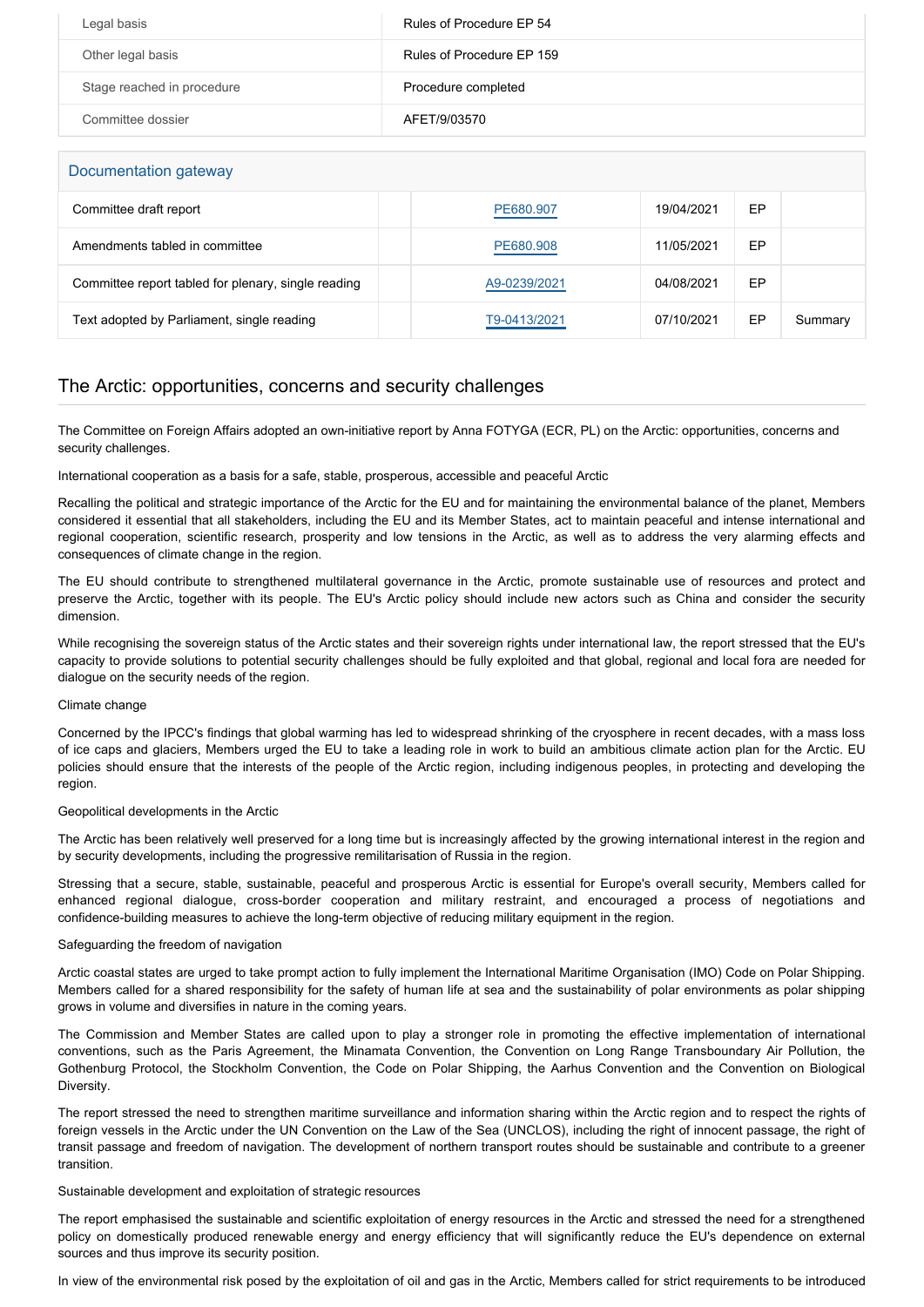for the exploration and exploitation of new hydrocarbon reserves in the region. They expressed concern about attempts, notably by Russia and private companies in other countries, to pursue large-scale development projects without assessing their environmental impact.

The Arctic is also expected to play a central role in the European raw materials alliance, boosting European production of key minerals and reducing dependence on China for rare earth metals.

### Science and knowledge

The report called on all states to ensure that indigenous and local Arctic peoples are involved in the deliberation and decision-making processes of relevant international fora on climate diplomacy and biodiversity. Stressing that the EU is one of the main financial contributors to Arctic research, through programmes such as Horizon 2020, Members called for increased EU funding for Arctic research and development.

## More EU in the Arctic, more Arctic in the EU

Members considered that the EU, as a global player, should engage in active political dialogue, react to the growing strategic importance of the Arctic and continue to play its role as an accepted and credible actor in the region. They called on the Commission to set up a working group covering all issues related to Northern Europe and the Arctic. The Arctic should also be given a more prominent place in Parliament, including through the creation of a specific interparliamentary delegation.

## The Arctic: opportunities, concerns and security challenges

The European Parliament adopted by 506 votes to 36, with 140 abstentions, a resolution on the Arctic: opportunities, concerns and security challenges.

#### International cooperation

Parliament recalled thatthe Arctic is of strategic and political importance to the EU. It underlined the EUs commitment to being a responsible actor, seeking the long-term sustainable and peaceful development of the region by fully cooperating with international partners. It is crucial that all stakeholders, including the EU and its Member States, act to maintain peaceful and intense international and regional cooperation, scientific research, prosperity and low tensions in the Arctic, as well as to respond to the very alarming effects and consequences of climate change in the region.

The EU should contribute to strengthened multilateral governance in the Arctic, promote sustainable use of resources and protect and preserve the Arctic, together with its people. The EU's Arctic policy should include new actors such as China and consider the security dimension.

While recognising the sovereign status of the Arctic states and their sovereign rights under international law, the resolution stressed that the EU's capacity to provide solutions to potential security challenges should be fully exploited and that global, regional and local fora are needed for dialogue on the security needs of the region.

## Climate change

Concerned by the IPCC's findings that global warming has led to widespread shrinking of the cryosphere in recent decades, with a mass loss of ice caps and glaciers, Members urged the EU to take a leading role in work to build an ambitious climate action plan for the Arctic. EU policies should ensure that the interests of the people of the Arctic region, including indigenous peoples, in protecting and developing the region.

## Sustainable development and exploitation of strategic resources

The resolution emphasised the sustainable and scientific exploitation of energy resources in the Arctic and stressed the need for a strengthened policy on domestically produced renewable energy and energy efficiency that will significantly reduce the EU's dependence on external sources and thus improve its security position.

In view of the environmental risk posed by the exploitation of oil and gas in the Arctic, Parliament called for strict requirements to be introduced for the exploration and exploitation of new hydrocarbon reserves in the region. It expressed concern about attempts, notably by Russia and private companies in other countries, to pursue large-scale development projects without assessing their environmental impact.

## Funding

Noting that the EU has been a major financial contributor to Arctic research through programmes such as Horizon 2020, Parliament stressed the need to increase EU funding for Arctic research and development. It also called for an ambitious investment plan for the Arctic.

#### Indigenous people

The circumpolar Arctic is home to over four million people, including over 40 different indigenous peoples and local communities and half a million EU citizens. The EUs only recognised indigenous people, the Sami people, live in the Arctic regions of Finland and Sweden, as well as Norway and Russia. Recognising that the effects of melting ice and milder temperatures are displacing indigenous populations and thereby threatening the indigenous way of life, the resolution stressed that the EU should pursue policies that ensure that measures to address environmental concerns take into account the interests of the inhabitants of the Arctic region, including its indigenous peoples, in protecting and developing the region. There is a need to ensure the preservation of indigenous peoples cultures, traditions and languages by establishing capacity building programmes to increase awareness about the diversity, history and the rights of indigenous peoples.

#### Russia and China

Parliament expressed its regret at the Russian Governments efforts to subordinate civil society, which is having a very negative impact on indigenous peoples by limiting the autonomy of their representations and partnerships in international forums, blocking access to external funds. It is also concerned about the progressive Russian military build-up in the Arctic, which it considers to be unjustified as it significantly exceeds legitimate defensive purposes.

Parliament considered that the inclusion of the Arctic by China in its economic development programmes, with the aspiration of integrating the Arctics Northern Sea Route into its Belt and Road Initiative (as a Polar Silk Road), needs to be closely observed by the EU. It also expressed